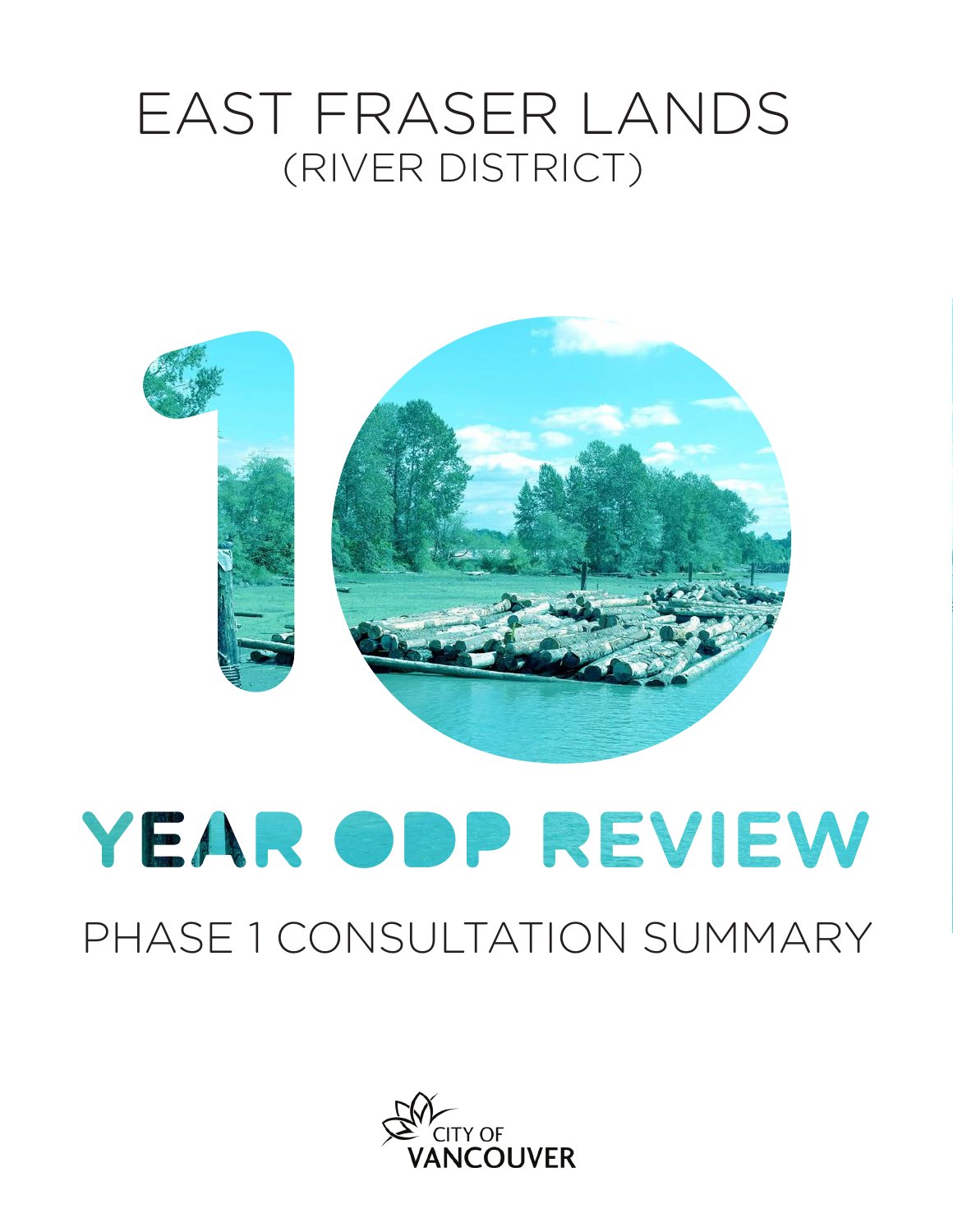#### vr ODP **EAST FRASER LANDS** review

Planning for East Fraser Lands (EFL) has been underway since 2002, shortly after Weyerhaeuser closed operations of the White Pine Sawmill. Over the past 15 years, thousands of Vancouverites have engaged in the planning for the future of this site.

It has been over a decade since the EFL Official Development Plan (ODP) was approved. On June 14, 2017, Vancouver City Council endorsed a planning program to review and update the EFL ODP to reflect:

- New Council policy and standards
- Changing environmental conditions due to climate change
- Delivery of public benefits, and
- Explore options to increase housing diversity in Area 3

On July 22 & 26, 2017, the City hosted two open houses to launch the 10-year ODP review planning program. The following document summarizes responses from the event.

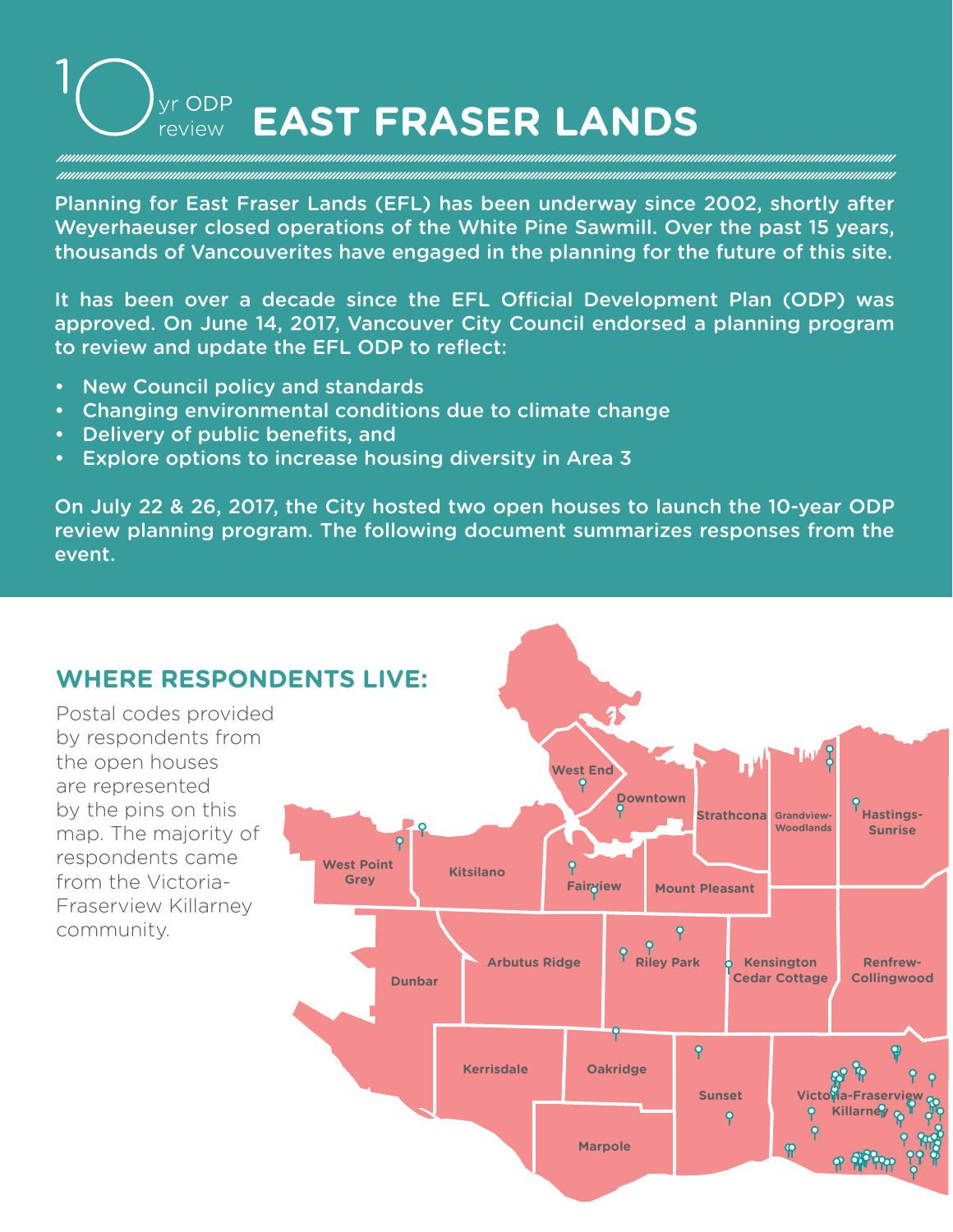# **228+**

RESIDENTS, **NEIGHBOURS** AND FRIENDS OF EFL WERE ENGAGED



FEEDBACK FORMS WERE RECEIVED ONLINE THROUGH TALK VANCOUVER AND IN PERSON AT OUR EVENTS

 **OPEN HOUSE**

PUBLIC OPEN HOUSES WERE HELD ON SITE AND AT CHAMPLAIN **HEIGHTS COMMUNITY CENTRE** 

**2**



**5,000+ POSTCARD** NOTIFICATIONS WERE SENT IN THE MAIL

#### **DEMOGRAPHICS QUESTIONS**



#### *CONNECTING TO THE AREA SURROUNDING EFL*

The majority of respondents who provided feedback owned in the area, lived at East Fraser Lands, or are connected to the site in some "Other" way.

Lands

specify)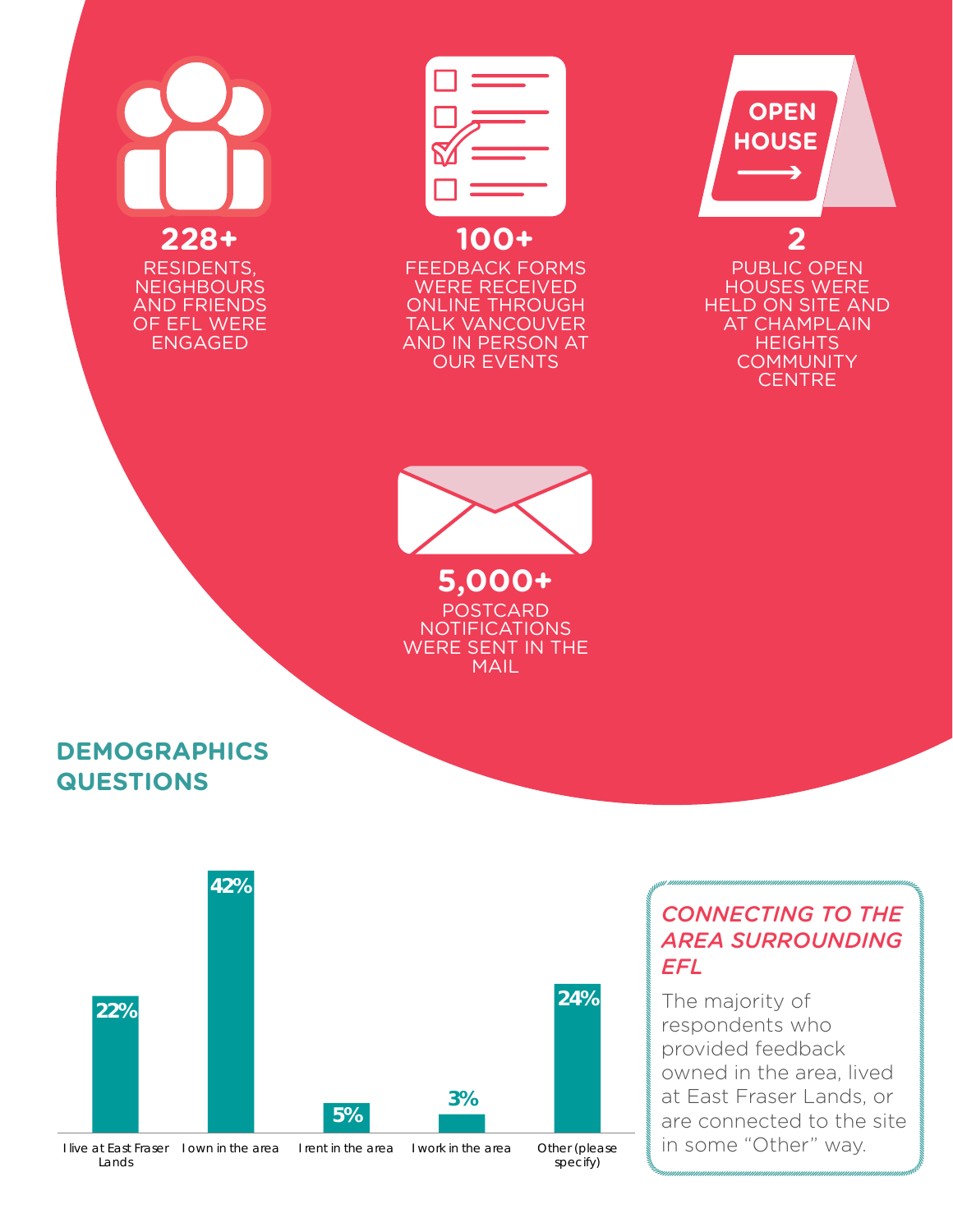#### *WHICH AGE CATEGORY DO YOU FALL IN?*

Most of the respondents from the launch open houses fell into the 30-49 age bracket (43%), followed by the 50-64 yrs and 65- 79 yrs age brackets, respectively.





#### *DO YOU HAVE CHILDREN OVER THE AGE OF 19 AT HOME?*

The majority of respondents do not have children over the age of 19 at home (69%).



#### **QUESTIONNAIRE**

A paper questionnaire was available at the open houses and online. The online questionnaire was accessible between July 22, 2017 and September, 6, 2017. A total of 228 people attended the open houses and 104 people completed the questionnaires (21 hard copies submitted at the open houses and 83 completed online). What follows is a summary of the results.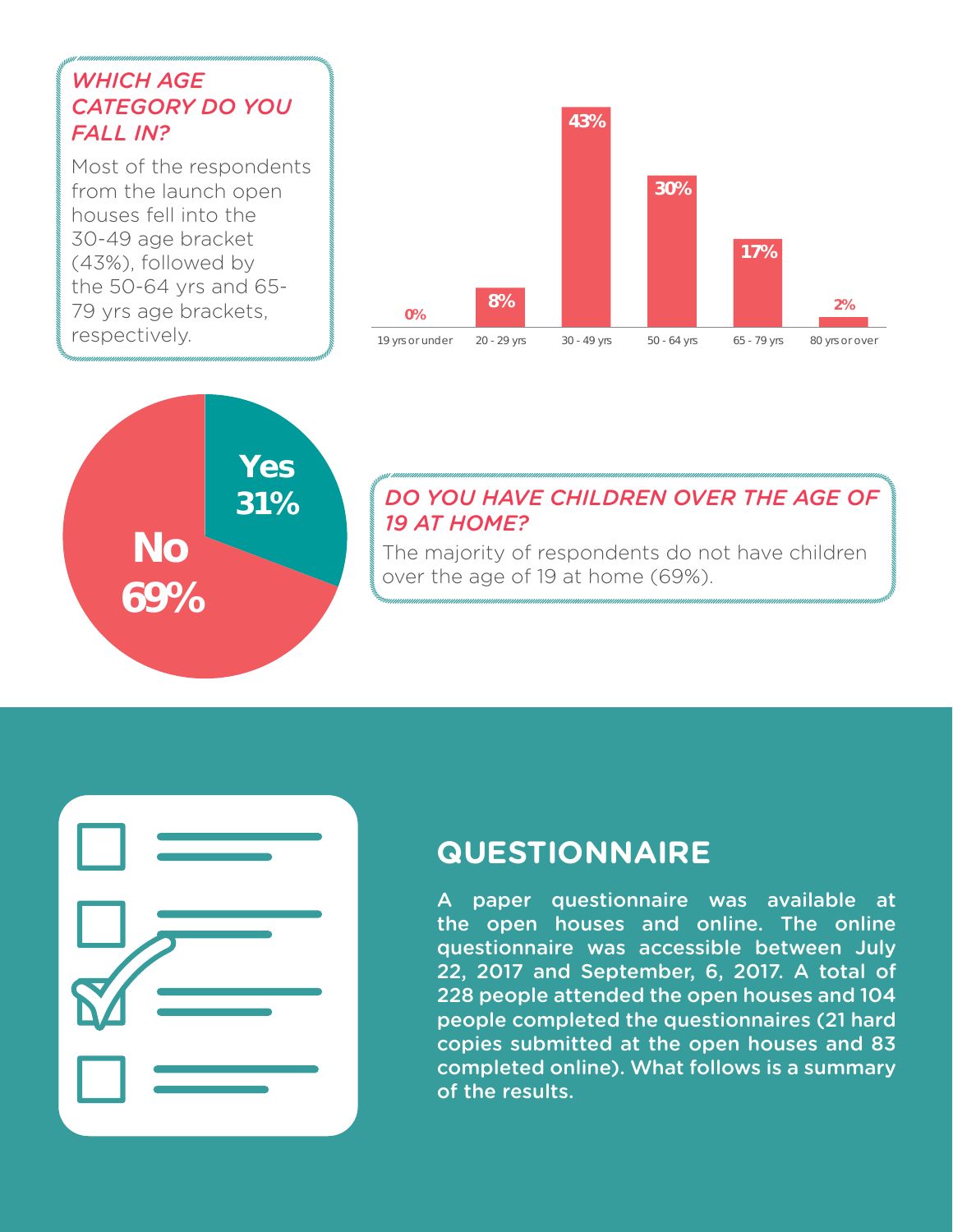#### *1. PLANNED NEW COMMUNITY*

*The western neighbourhood (located between Kerr Street and Kinross Street) is starting to take shape. Do you have any feedback about the new neighbourhood? In particular;*

#### WHAT DO YOU LIKE?

A number of respondents identified the river front path as something they like about the western neighbourhood. Furthermore, many identified the building scale, accessibility to the river, parks/open space, and the introduction of community facilities and events (among others) as something that they like.

#### WHAT NEEDS IMPROVEMENT ?

Respondents explained that access to public transit and availability of public parking are issues in need of improvement. Other suggestions include:

- more pedestrian oriented areas
- improved access to parks/open space
- reduce vehicle congestion in the area
- access to childcare/school/community centre



#### *2. FRASER RIVER SHORELINE*

*Since the plan was adopted in 2006, new provincial flood protection guidelines have been established. The City is considering a new design for the shoreline to incorporate flood prevention measures, including building the waterfront pathway, parks and streets at a higher level.*

#### WHAT WOULD YOU LIKE TO SEE IN THE DESIGN OF THE SHORELINE AND WATERFRONT PATH?

Many identified the importance of maintaining accessibility to the river as being important in the design on the shoreline and waterfront path. Other commonly suggested ideas include:

- construction of pedestrian and bicycle paths
- off-leash dog park
- maintaining important natural areas
- design of floodable areas
- increased parks and open spaces
- benches and lighting

*Note: The waterfront park design was approved by the Park Board on November 20, 2017*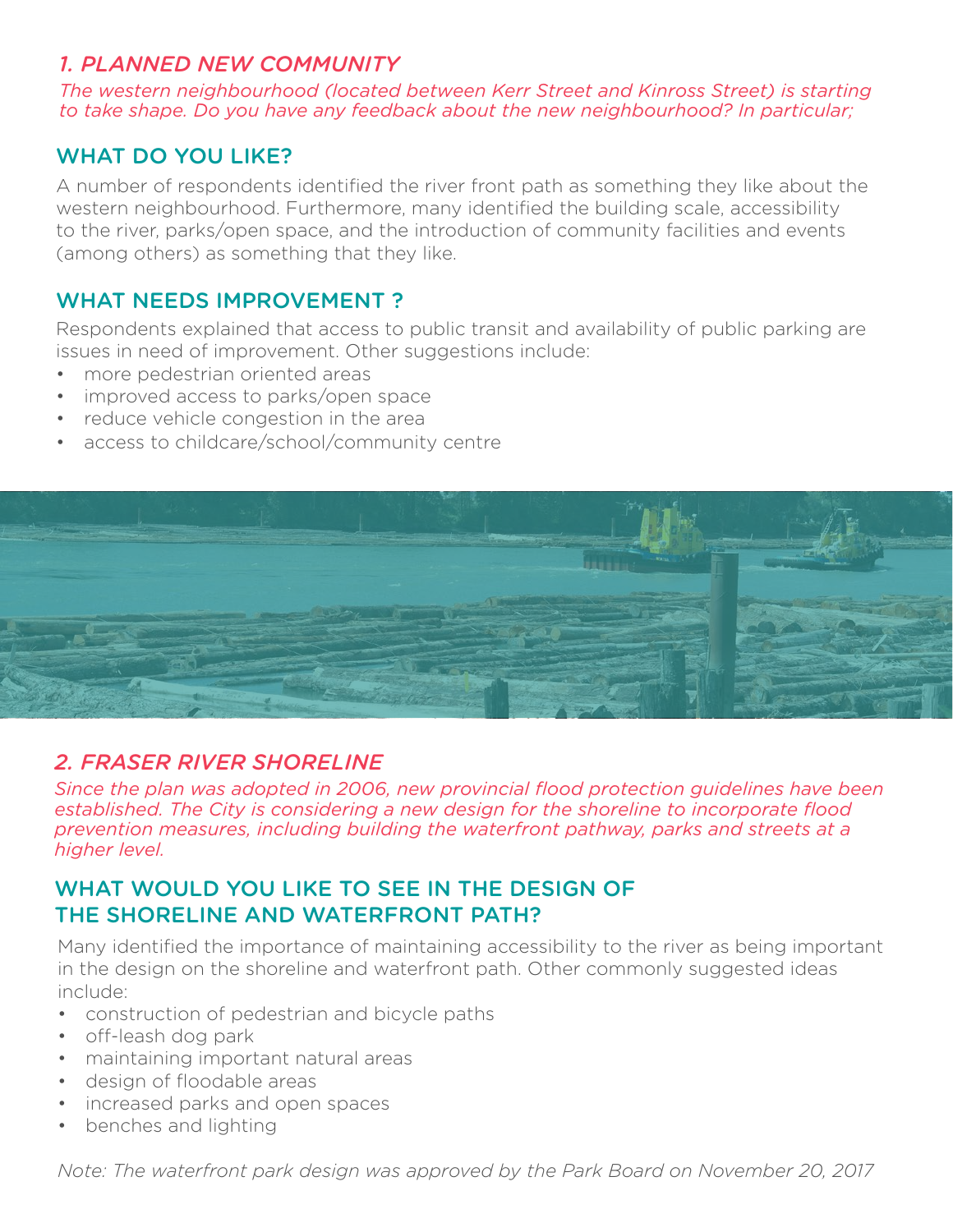#### *3. PUBLIC BENEFITS*

*East Fraser Lands is planned to include a robust package of public amenities, including:*

- *• parks and public open space (10.2 hectares/25.2 acres)*
- *• a community centre (2,790 m2/30,000 sq. ft.)*
- *• four childcare facilities with spaces for 256 children*
- *• 140 after school-care spaces*
- *• sites for two schools*
- *• sites to accommodate 20% of the units for affordable housing*

#### IS THIS THE RIGHT PACKAGE OF PUBLIC AMENITIES TO SERVE THE NEW AND EXISTING COMMUNITY?



#### IS THERE ANYTHING MISSING?

A list of amenities that respondents identified as missing follows (in no particular order):

- more childcare spaces
- a seniors centre
- more parks & open space
- public transit options
- a larger community centre
- local serving commercial retail
- public bathrooms
- more public parking

#### OF THE PLANNED AMENITIES WHICH ARE THE HIGHEST PRIORITY FOR YOU?



The majority of respondents identified parks as the highest priority amenity (36%), followed by the community centre (21%), the schools (16%), childcare (14%), then affordable housing (10%).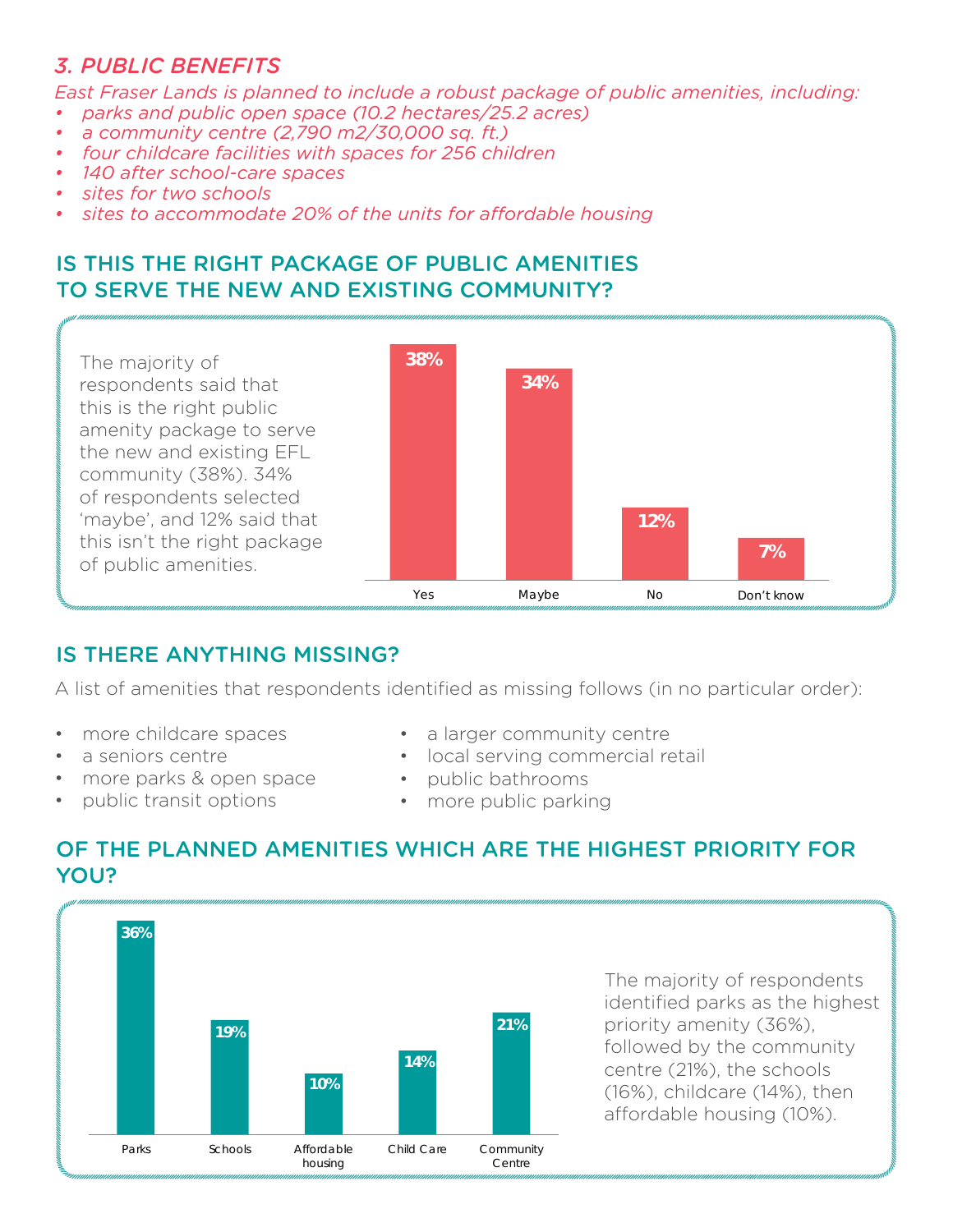#### **AREA 3 REDESIGN**

In the current Official Development Plan, Area 3 is envisioned to be primarily residential area, with some light industrial live-work located near Boundary Road. Area 3 currently includes 2.5 hectares (6.2 acres) of parks, a site for a high school and 27% of the units for social housing. The proposed redesign will consider increased park space, transportation connections and increased diversity of housing types to address housing need.

#### *4. HOUSING TYPES*

*Please indicate how important the following types of housing are for the Area 3 redesign:*



The above chart indicates that the majority of respondents selected housing for families as being very important in the redesign of Area 3 (75%). Of the other housing types, housing for seniors and rental housing also stood out as being very important to respondents (47% and 46%, respectively).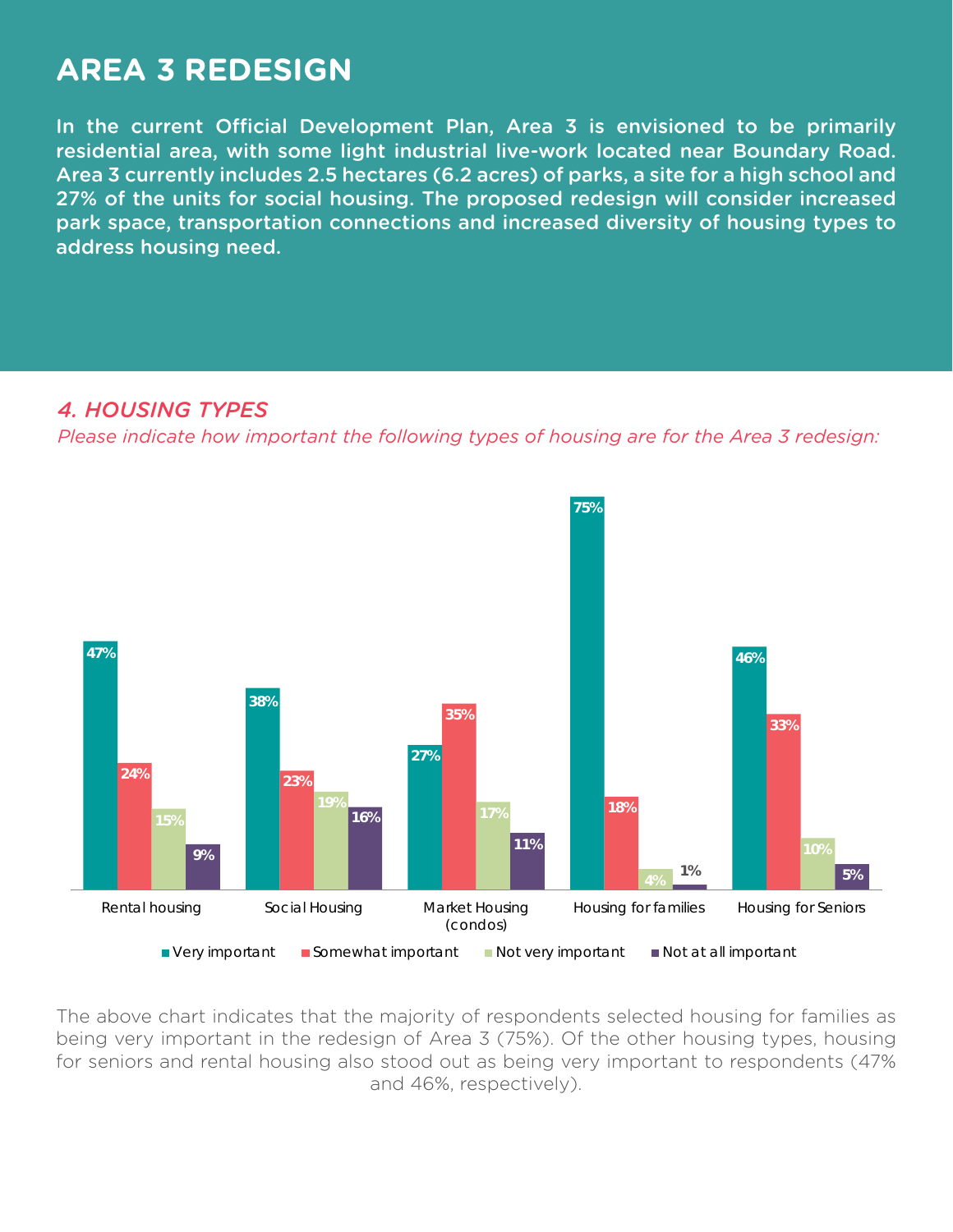#### *5. MIX OF USES*

*Should Area 3 incorporate a greater mix of uses i.e. retail, office, service?*



#### *6. TRANSPORTATION*

*When considering all modes of transportation - walking, cycling, transit and cars - what key issues and improvements should be considered in the redesign of Area 3?*

The key issues and improvements which the 100 respondents to this question identified are represented below. Many identified pedestrian priority routes, car share spaces, improved public transit options, parking spaces for electric vehicles, and more bike routes/connection as important when considering the redesign of Area 3..



vehicles